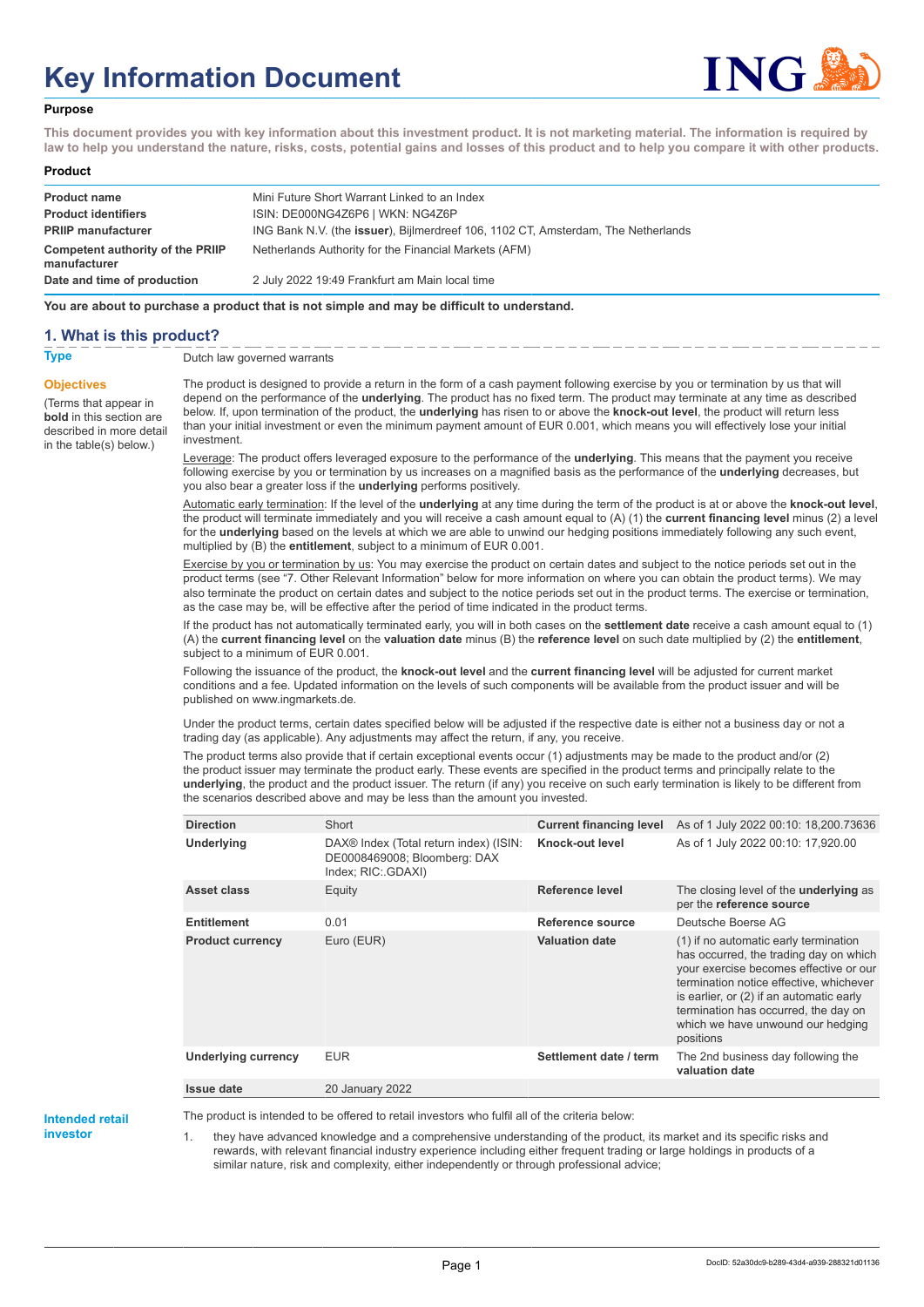- 2. they seek hedging and/or leveraged performance, expect the movement in the underlying to perform in a way that generates a favourable return, have an investment horizon of the recommended holding period specified below and understand that the product may terminate early;
- 3. they accept the risk that the issuer could fail to pay or perform its obligations under the product and they are able to bear a total loss of their investment; and
- 4. they are willing to accept a level of risk to achieve potential returns that is consistent with the summary risk indicator shown below.

The product is not intended to be offered to retail clients who do not fulfil these criteria.

## **2. What are the risks and what could I get in return?**

**Risk indicator**

**Performance scenarios**





**The risk indicator assumes you keep the product for 1 day. The actual risk can vary significantly if you cash in at an early or a later stage and you may get back less.**

The summary risk indicator is a guide to the level of risk of this product compared to other products. It shows how likely it is that the product will lose money because of movements in the markets or because we are not able to pay you.

We have classified this product as 7 out of 7, which is the highest risk class. This rates the potential losses from future performance at a very high level, and poor market conditions are very unlikely to impact our capacity to pay you.

**Be aware of currency risk:** If the currency of your account is different to the currency of this product, you will be exposed to the risk of suffering a loss as a result of the conversion of the currency of the product into the account currency. This risk is not considered in the indicator shown above.

**Be aware of currency risk:** If (i) the Underlying is traded in a different currency than EUR the unwind amount will be converted to EUR at the prevailing exchange rate which may result in a loss; or (ii) the currency of your account is different from the Currency of the product, you may be exposed to the risk of suffering a loss as a result of the conversion of the Currency of the product into the account currency. Risk (ii) above is not considered in the indicator shown above.

This product does not include any protection from future market performance so you could lose some or all of your investment.

If we are not able to pay you what is owed, you could lose your entire investment.

For detailed information about all risks relating to the product please refer to the risk sections of the prospectus and any supplements thereto as specified in the section "7. Other relevant information" below.

#### **Market developments in the future cannot be accurately predicted. The scenarios shown are only an indication of some of the possible outcomes based on recent returns. Actual returns could be lower.**

*Investment: EUR 10,000*

| <b>Scenarios</b>           |                                                                           | 1 day                        |  |
|----------------------------|---------------------------------------------------------------------------|------------------------------|--|
|                            |                                                                           | (Recommended holding period) |  |
| <b>Stress scenario</b>     | What you might get back after costs<br>Percentage return (not annualised) | EUR 7,314.71<br>$-26.85\%$   |  |
| Unfavourable scenario      | What you might get back after costs<br>Percentage return (not annualised) | EUR 9,325.51<br>$-6.74%$     |  |
| <b>Moderate scenario</b>   | What you might get back after costs<br>Percentage return (not annualised) | EUR 9.605.55<br>$-3.94\%$    |  |
| <b>Favourable scenario</b> | What you might get back after costs<br>Percentage return (not annualised) | EUR 9,940.46<br>$-0.60%$     |  |

The average returns shown in the above table are not annualised, which means they may not be comparable to the average returns shown in other key information documents.

This table shows the money you could get back over the next day under different scenarios, assuming that you invest EUR 10,000. The scenarios shown illustrate how your investment could perform. The recommended holding period for this product is less than one year. The figures are therefore not calculated on a per year basis, but for the recommended holding period. Figures in this section and "4. What are the costs?" are therefore not comparable with figures given for products with a recommended holding period of at least one year. The scenarios presented are an estimate of future performance based on evidence from the past on how the value of this investment varies, and are not an exact indicator. What you get will vary depending on how the market performs and how long you keep the product. The stress scenario shows what you might get back in extreme market circumstances, and it does not take into account the situation where we are not able to pay you.

This product cannot be easily cashed in. This means it is difficult to estimate how much you would get back if you cash in before the recommended holding period. You will either be unable to cash in early or you will have to pay high costs or make a large loss if you do so.

The figures shown include all the costs of the product itself, but may not include all the costs that you pay to your advisor or distributor. The figures do not take into account your personal tax situation, which may also affect how much you get back.

Buying this product holds that you think the level of the underlying will decrease.

Your maximum loss would be that you will lose your investment.

## **3. What happens if ING Bank N.V. is unable to pay out?**